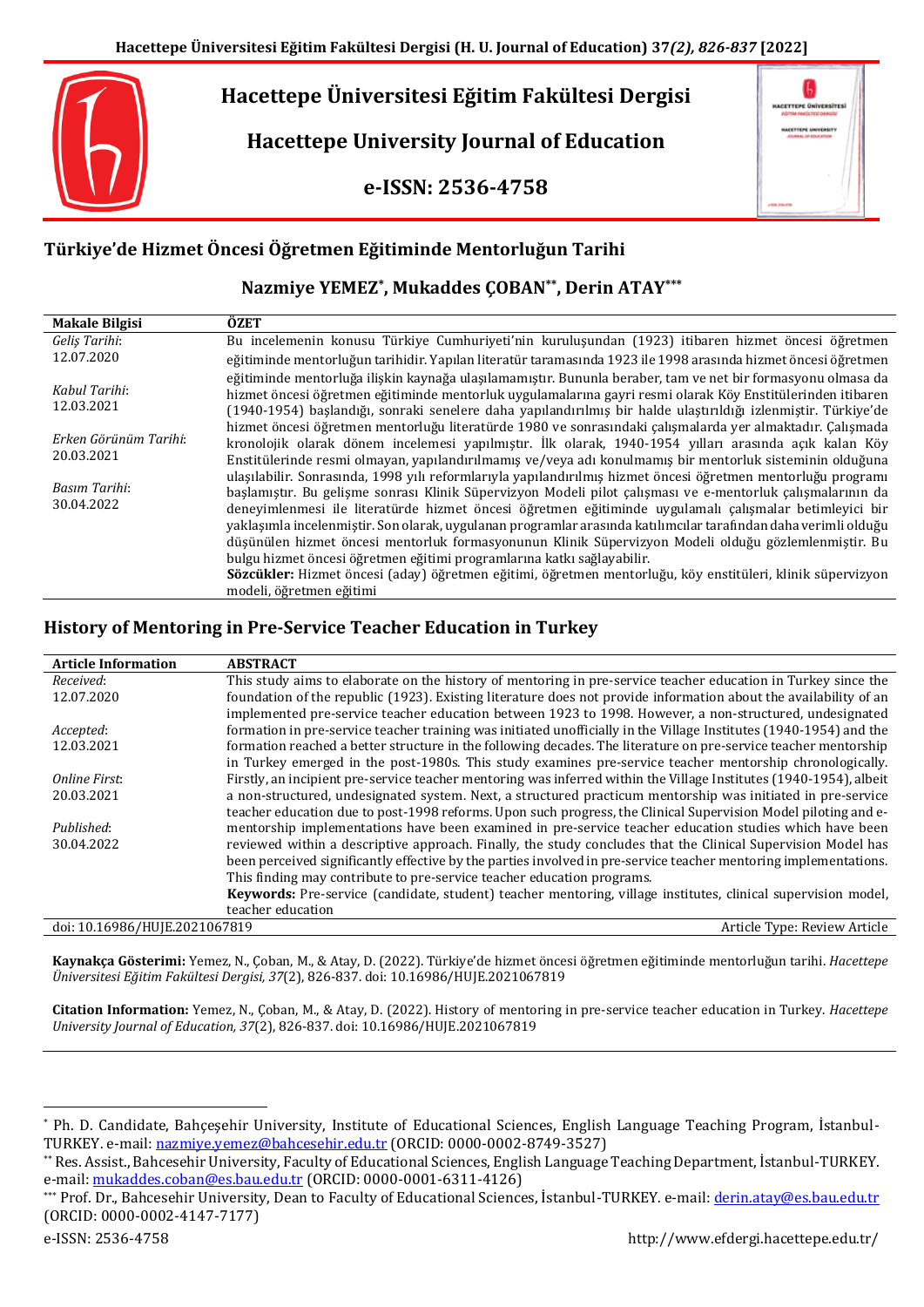## **1. INTRODUCTION**

The concept of mentoring has its roots in *Odyssey* of ancient Greek times (Harris, 1993). According to the story, the king in his absence entrusts the care of his infant son to an old friend, Mentor, referred to as a trusted advisor, an educator and a guide who is nurturing, supporting, and a role model. In general, these are the characteristics used when describing mentoring (Maynard & Furlong, 1993) - the development of less experienced and skilled individuals through the support of more a competent and knowledgeable person (Çakır & Kocabaş, 2016; Kartal, Özdemir & Yirci, 2017; Anderson & Shannon, 1988). Knowledge and experience transfer through communication and interaction between the mentor and the mentee corresponds to mentoring process (Özdemir, 2012), and the transfer can only happen smoothly and effectively if there is harmony between the two parties who carry out mutual responsibilities (Clutterbuck & Ragins, 2002; Yirci & Kocabaş, 2010).

Mentoring is a highly significant aspect of the practicum period in teacher education programs. A mentor is an information source who shares his experience and knowledge while offering the guidance needed for teacher trainee to make him progress professionally (Özkalp, Kirel, Sungur & Cengiz, 2006). Mentoring roles of an experienced teacher have been described as to support and provide feedback to teacher trainees and donate them with necessary skills for the real world in the school and classroom setting (Wood, 2007). Hudson (2004) underlines the roles of mentors as positive and representative models, to be informative about technical and pedagogical aspects of teaching practice, as well as with the system and curriculum demands (He, 2009). A healthy mentorship provides trainee teachers with academic and psycho-social benefits (Yirci, Karaköse, Uygun & Özdemir, 2016) to be able to adapt to their profession and its environment along with improving their job and life satisfaction (Tenenbau, Crosby & Gliner, 2001). Mentoring has a crucial impact on the identity development of pre-service teachers as well (Lai, 2009; Bates, Drits & Ramirez, 2011; Slick, 1998). When mentors are positive, mentees do feel positive to consult them for solutions on the constraints in their lesson planning and delivery in such an efficient way that they build up even more confidence and learn more from their self-reflections. On the other hand, if the mentor has a negative stance for such interest and benevolent care, the pre-service teachers' confidence is negatively affected (Izadinia, 2015).

There have been a number of studies exploring different aspects of pre-service teacher mentoring in Turkey, particularly in the last two decades. Çakıroğlu and Çakıroğlu (2003) referred to practicum in teacher education "as a separate world from the schools in terms of knowledge about teaching" (p. 262), criticizing the abyss between the subjects covered by university students and the formal teaching in the country. Atay (2003) explored the changing face of teacher education with a particular focus on pre-service teacher education indicating that collaboration between cooperating teachers and student teachers had a significant effect on the teaching efficacy of the student teachers as well as their teaching identities. In addition, Ekiz (2006) and Boz and Boz (2006) emphasized the importance of prospective teachers' experience opportunities in school placement. Ekiz (2006) studied mentoring within the class mentors' and student teachers' perspectives. The research revealed conflicts between mentors and preservice teachers. Thus, the researcher suggested that the mentors should reflect on their own practices to better evaluate those of the student teachers. Furthermore, Boz and Boz (2006) explored prospective teachers' experiences at school placement phase. The results indicated that student teachers "did not feel like the teacher of the class and did not get enough chance to practice" (p. 353). A number of other studies have been conducted with pre-service teachers, university supervisors and collaborating teachers in different subject areas to assess the effectiveness of the practicum period, indicating the strengths and weaknesses of this period as well as the challenges that the parties faced (Eraslan, 2008; Paker, 2008; İbrahim, 2013; Bulunuz, Gürsoy, Kesner, Göktalay - Baltacı, & Salihoğlu, 2014; Alabaş & Yılmaz, 2018; Kırçiçek & Yüksel, 2019). However, in none of these studies has sufficient light been shed on the history of pre-service teacher mentoring in Turkey.

Thus, the present historical review aims to contribute to literature in a number of ways: First, there is a need to demarcate the periods of pre-service teacher mentoring in Turkey which has been observed as follows: 1- unstructured mentoring days, 2 structured mentoring during the post-1998 amendments, 3- the Clinical Supervision Model piloting, and 4- e-mentoring. The related literature review has been conducted based on the key words 'pre-service teacher' and it was observed that 'student', 'trainee', 'candidate', and 'prospective' teacher as well as 'mentee' counterparts have been used interchangeably and synonymously within the existing literature as of the 1980s. The use of mentoring in pre-service teacher education has been explored in Turkish history depending on the available literature. A scarcity of literature related to mentoring was observed in the two decades between 1923, the foundation of Turkish Republic, and the 1940s, the establishment of the Village Institutes, which set off an implicit, non-structured pre-service teacher mentoring. Hence, this paper aims to illustrate the implementation of mentoring from the earliest applications to e-mentoring as presented in relevant literature, particularly in practicum related studies from 1995 to 2020 within a descriptive approach.

## **2. THE BEGINNING OF TEACHER EDUCATION IN TURKEY: UNSTRUCTURED MENTORING DAYS**

The first steps in the foundation of teacher training institutions date back to the last periods of the Ottoman Empire, before the foundation of the modern Republic of Turkey. 'Darülmuallimin' schools, which were constituted in 1848 and served until 1924 in Istanbul to educate teachers for the 'modern' schools (Rüşdiye mektepleri), were recognized as the first teacher education institutions (Akyüz, 2006). These schools were regarded as modern as they provided more secular, standardized, and westernized education than the existing primary schools offering traditional and religious education. When the existing literature was examined, it was seen that a 'muid' (assistant teacher) who had a diploma and ranked the highest would be promoted to school service to attain teaching skills and experience. Unless a vacancy emerged in assistant teaching, the 'muid'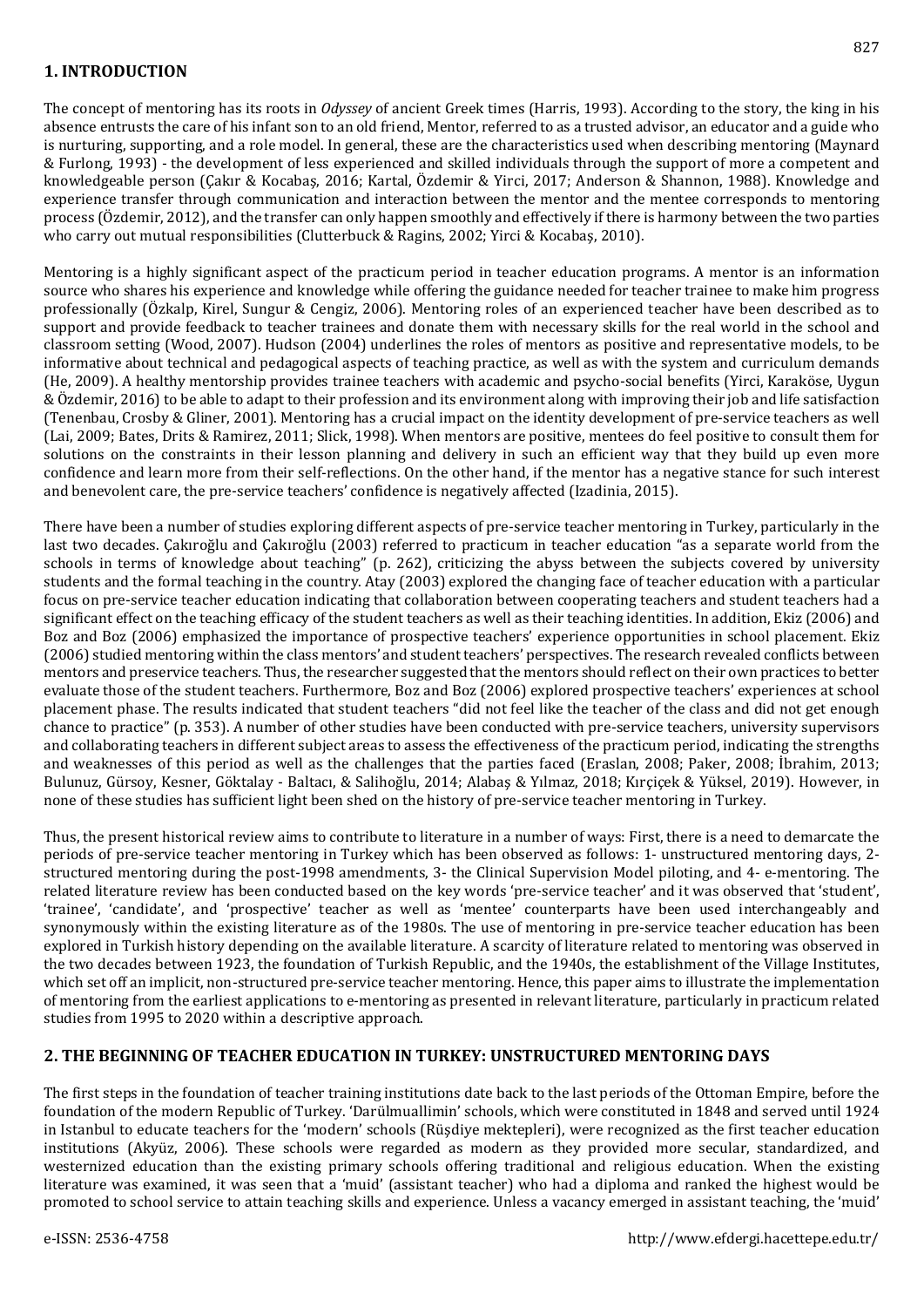would remain in Darülmuallimin and pursue his career there (Özkan, 2018). However, there was no reference whether the 'muid' as an assistant teacher received any mentoring or not.

During the time of the Ottoman Empire, the control of the schools was not centralized under one governmental unit. After the foundation of the Turkish Republic, Turkey wanted to reserve a 'developed nation' room in the Western world (Çakıroğlu & Çakıroğlu, 2003) and one of the first steps was to unify the Turkish educational system and standardize it with the government's act of 'The Law on Unification of Education' in 1924. This was actually "the first radical arrangement in the field of education as it put all educational systems under the control of the Ministry of Education" (Tarman, 2010, p. 80). MoNE (Ministry of Education)legislated all the policy and administrative decisions including teacher and administrator appointments, course book selections, and curriculum development (Seferoğlu, 1996). As a result, 'Teacher Schools' were found to initiate reformation in both rural and urban regions to educate teachers during the early foundation years of Turkish Republic. However, these schools were insufficient in terms of number, education quality, and budget (Gürşimşek, Kaptan & Erkan, 1997).

The first 'real' mentoring practices in Turkey started with 'Village Institutes' in the 1940s, with the prominent enterprise of reformative actions for teacher education. These institutes aimed to raise teachers for villages as the village people needed education to improve their skills in agriculture, animal care, handcrafts, domestic economics, as well as art. Village Institutes were the outcome of regional needs in the country which catered for educating people in the villages of Anatolia who had been deprived of decent, modern education as a result of the consecutive wars (Çakıroğlu & Çakıroğlu, 2003). Only the students in villages who completed their five-year elementary education were accepted to those institutes (Giorgetti, 2009). Binbaşıoğlu (1995) remarked the importance of the Village Institutes by expressing "institutes have a very unique place in Turkish history of education because they were based on the practical needs of the village people and problem solving in real-life situations" (p. 40).

Village Institutes are considered as one of the unique and best examples of mentoring in history. The mentorship in these institutes was unstructured and rather seen as a master-apprentice relationship which happened at multiple levels: teachers were in the position of mentors of teacher trainees and teacher trainees were mentoring one another in practical courses. Students were trained to acquire real-life and practical skills in such areas as agriculture, carpentry, blacksmithing, basketry, fishery, and technology in order to be able to apply them in the villages where they would be appointed (Giorgetti, 2009). Teaching staff who had expertise in these areas conveyed their knowledge to students in the practice areas of the Village Institutes as well as guided and supported them throughout their education. Teacher trainees were expected to observe the master teachers and apply the skills and practices that they have learned in the same way as their masters did. Within this framework, the feedback and guidance from the 'masters' were not standardized and structured. In addition to teachers, students in the higher grades also shared their knowledge and experiences with other teacher trainees. Moreover, teacher trainees were expected to be role models to villagers in the places they worked and help them acquire necessary skills. In this sense, it can be claimed that teachers educated in these institutes were mentors of the local people in the villages during their services (Köksal, 2016).

The multi-layered mentoring system in these institutes was not hierarchical and directive; it followed democratic principles and was a nurturing process for the mentees. One of the best examples for that was 'Saturday meetings.' All parties of the institutes, from students to administrators, attended these weekly meetings and discussed activities and progress. Everyone could criticize or make comments on ongoing duties, tasks and responsibilities of one another; the administrators fostered the culture of criticism so that each individual could realize their mistakes or weaknesses (Atan, 2019).

After the closure of the Village Institutions in 1954, there have been many major reforms in teacher education. Such reforms aimed to maintain an improved professional orientation. Teacher education continued to be provided in Teacher Schools, yet no specific information has been provided about mentoring or supervision in teacher education at that time. According to Gürşimşek, Kaptan and Erkan (1997), the quality of education offered in these institutions was quite low, and in 1973, teacher education policies in Turkey were rearranged with the acceptance of 'Fundamental Law of National Education'. Teacher Education Schools were designed as Teacher High Schools, later renamed as Education Institutes. These schools offered a threeyear higher education program to teacher trainees (Gürşimşek, Kaptan & Erkan, 1997). In 1981, regulations transferred the responsibility of teacher education from MoNE to universities through the Higher Education Council (HEC) (Akyüz, 2004). Consequently, all Education Institutes were united under HEC and turned into Education Faculties at universities (Gürşimşek, Kaptan & Erkan, 1997). Teacher education system was adapted in accordance with the EU educational standards (Grossman, Sands, & Brittingham, 2010).

The mentoring process in teacher education programs was not structured and framed according to specified regulations until the end of the 90s. Until 1998, student teachers in Turkey were not able to make observations in real class settings and would not attain teaching experience in a systematic way in teacher education programs. The 'Teaching Experience' course was added to the programs, but research has shown that student teachers did not benefit much from the teaching practice; each teacher education institution had its own mentoring schedules, "such as two subsequent weeks in the last term of the fourth year, and one day per week starting from the first term of the third year and ending at the second term of the fourth year" (Ekiz, 2006, p. 925). Requirements regarding the number of micro and macro teaching sessions or cooperating teachers' observation cycle were not specified.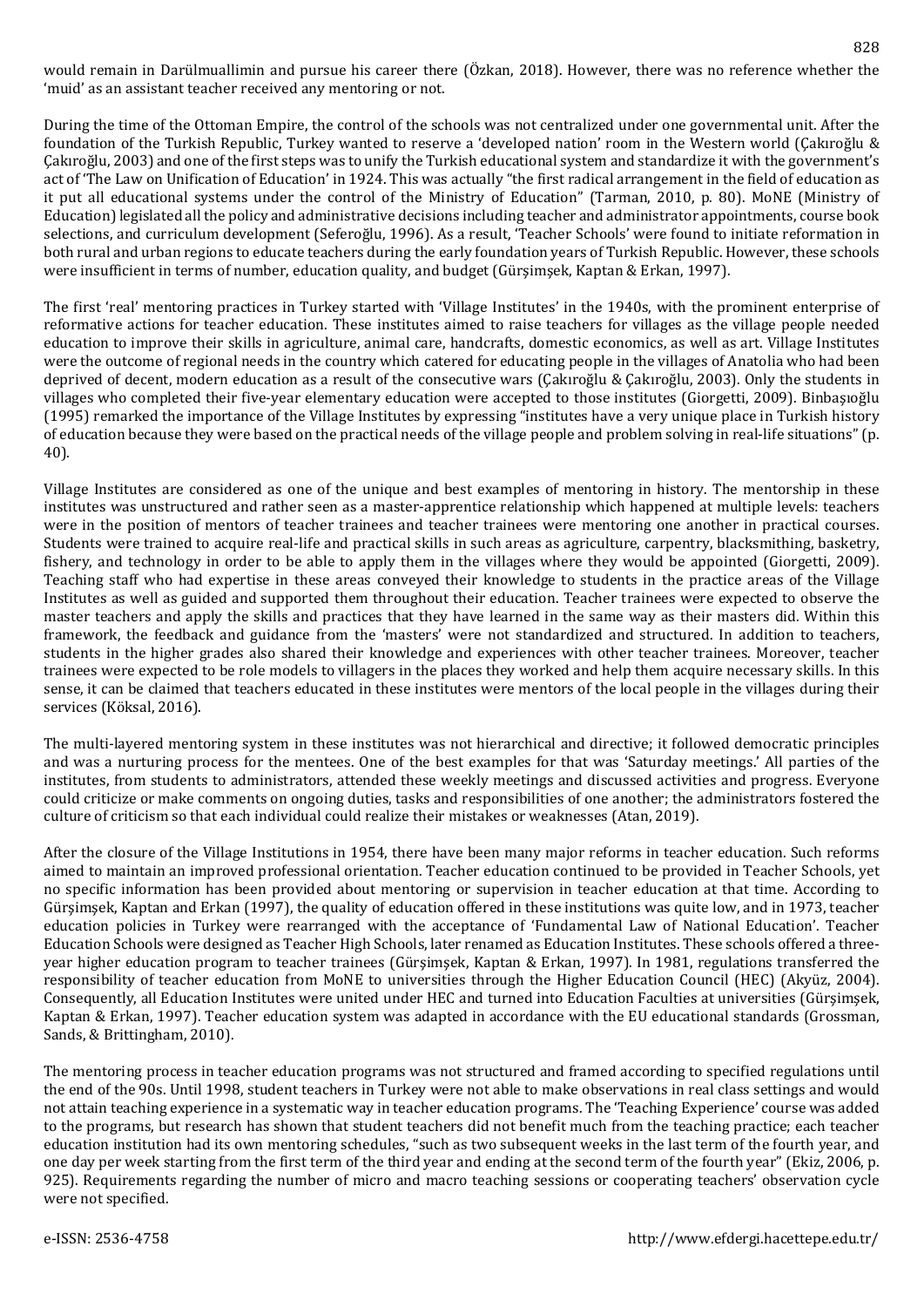## **3. THE AMENDMENTS IN 1998: STRUCTURED MENTORING WITH THE NEW SYSTEM**

The year 1999 signified the beginning of a four-year consultation program between Turkish and international educators in a World Bank Program (Stevens & Demirezen, 2002). HEC imposed an alteration in teacher education in all universities across the country (Research, Planning and Coordination Board, 2000. Due to the change, prospective teachers would not be able to receive a teaching license with inadequate experience in class settings. Hence, an inherent cooperation was supposed to be issued which meant a close-binding and harmony between universities and schools. Accordingly, schools took the responsibility of guiding student teachers and of educating them for a hands-on novice practice whereas teacher education institutions led schools to be familiar with new ways of working in practice (Ekiz, 2006). The earlier models of teacher training in cooperating schools were replaced since they were viewed as restricted, technical, and authoritarian. Supervision in Turkish teacher training from the seventies and eighties onwards became strongly influenced by humanistic psychology with a strong emphasis on harmony between pre-service teachers and their cooperating teachers as mentors at schools (Gürsoy, Bulunuz, Göktalay-Baltacı, Bulunuz, Kesner, & Salihoğlu, 2013).

The need for effective mentoring of pre-service teachers after the Amendments in 1998 proved inevitable since the national teacher education institutions had inadequacies in terms of equipping student teachers for real-life teaching practices (Güncer, 1998; Research, Planning & Coordination Board, 2000; Tarman, 2010). The scope of national reformative actions in 1999 pioneered an apparent shift towards a more "situated learning" approach in the field of pre-service teacher education as the significance of real-life teaching practice came to the foreground, emphasizing a shift of focus from individual cognitive processing to a more "situated learning" or "situated cognition" (Lave & Wenger, 1991) in teacher education. Accordingly, once student teachers reached senior class, they were to attend two weeks of practicum in schools to attain real school experience. This "situated learning" practice, in turn, would lead to a more structured inclusion of practicum or practice teaching, in that each student teacher had to teach four lessons in these two weeks' service. (Stevens & Demirezen, 2002). The cooperating teachers at schools were expected to act as mentors and monitor and observe student teachers in their classes. Each teacher had to deal with randomly assigned 6-10 students. The HEC (1998, p.10) specified the new system of mentoring process and the duties and responsibilities of cooperating teacher mentors at schools under 11 headings (Ekiz, 2006). The mentors were expected to observe and give feedback to student teachers during their teaching practice; they had to focus on the instructional methods and classroom management strategies used by the student teachers. To fulfill their mentoring role effectively cooperating teachers received training from teacher education institutions (Ekiz, 2006). All in all, the fundamental necessity of situated learning for student teachers initiated effective enactment of practicum in teacher education, allocating more time in hands-on teaching practices at schools to link theoretical knowledge of the student teachers with practical skills.

Even though these changes in 1998 brought a more systematized process of mentorship for teacher trainees in which mentor teachers' roles and responsibilities were given priority compared to previous periods, the backbone of the adopted model in mentorship did not change. In other words, the mentor and the mentee relationship did not seem to be constructive on behalf of the teacher trainees since a 'competence-based model' seemed more favorable to the mentor rather than a 'reflective' one (Ekiz, 2003). Yaylı (2008) also found out that low self-efficacy beliefs of pre-service teachers, mentor teacher indifference and supervisor–mentor teacher dichotomy had a lot to do with the pre-service teacher–mentor teacher tension, resulting in lack of blending theoretical knowledge with practical justifications.

Yavuz (2011, p. 48-51) identified the problems of mentoring in the post 1998 era in Turkey. It was found that several aspects of teaching practice needed to be particularly highlighted to improve the nature of mentoring. These were: 1) teaching problems, 2) problem coping strategies, 3) unsuccessful parts in teaching, 4) departing from the plan, 5) making changes in teaching, 6) lack of prior knowledge of pupil profile, 7) lack of prior knowledge of pupils' level of English, 8) lack of mentor feedback, 9) mentors' lack of assistance in planning and choosing teaching materials, 10) lack of time for planning, and 11) contradicting instructions from the faculty tutor and mentor. It was indicated that the main objective of HEC with the 1998 mentorship program in restructuring student teachers or initial teacher education (ITE), was to initiate a more school- based ITE. However, there were some drawbacks which can be summarized as follows:

Despite the considerable changes in ITE, since HEC and MoNE work as independent bodies free from each other, 'mentorship' is still taken for granted in the Turkish ITE context as there is no model, schedule, or programme *developed by HEC or MoNE for mentor selection and training* (Yavuz 2011, p.44).

It was also notified that mentor selection and training were ignored: "… the issues of mentor qualifications and tasks, and most importantly subject specific mentoring such as English, Turkish, and mathematics were unaddressed" (Yavuz 2011, p.44).

Thus, it was still "mechanistic" and "prescriptive" in definition but not effective in practice:

.... definition, roles, and responsibilities disregarding the selection and training processes of mentors and the dynamic *nature of mentorship and a well-defined partnership model to accommodate mentoring and teaching practice in an attempt to train more effective teachers* (Yavuz 2011, p.44).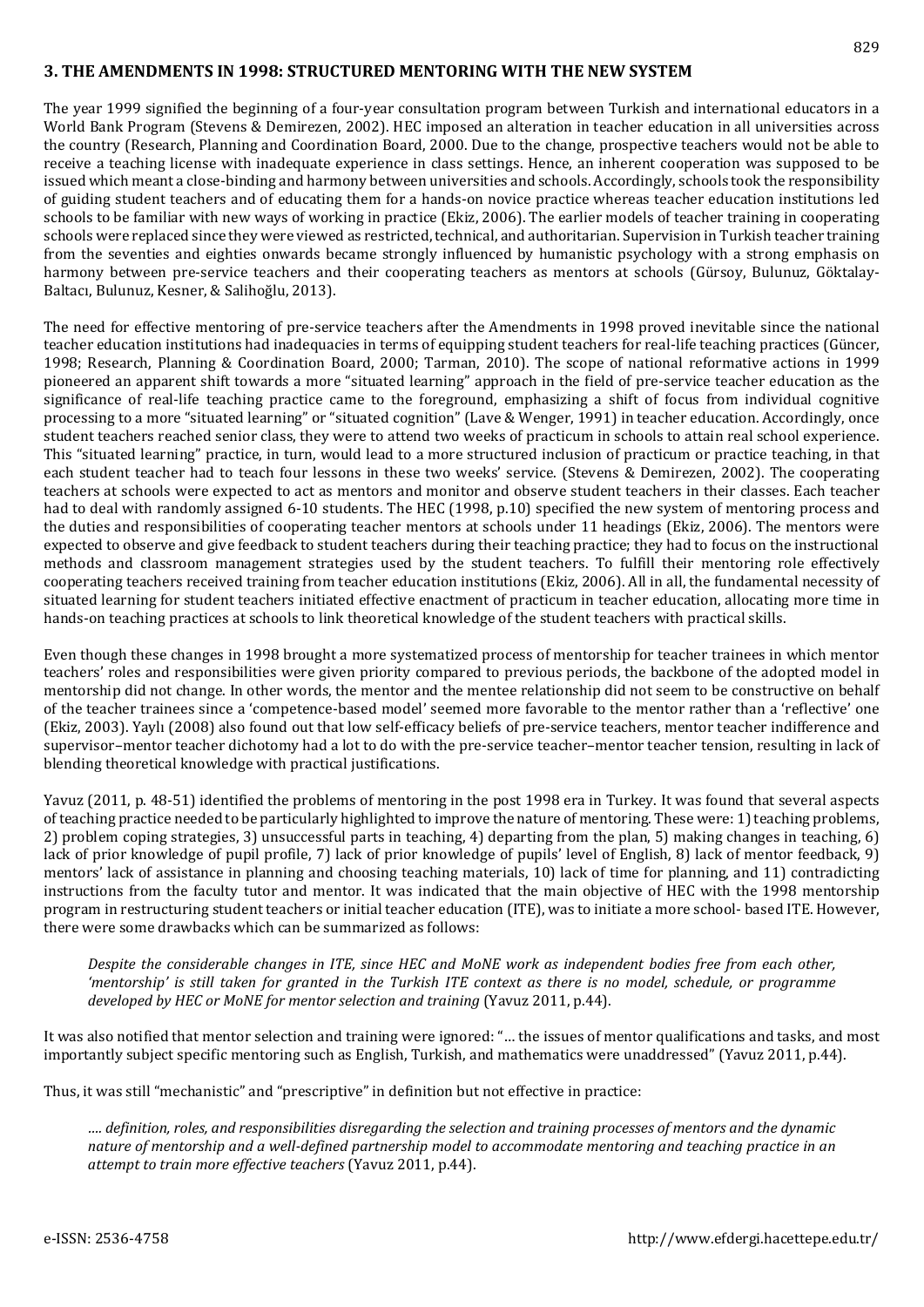In 2006, European Union Desk was formed at MoNE to improve Turkey's educational system by following the standards of education provided in EU countries. The aim was to provide Turkish citizens with a better education and improve the exchange of educational information between Turkey and the member countries. Within this framework, the Teacher Development Program of 2006 underpinned a well-balanced teacher education as follows: Programs would consist of the following contents: branch theory and technique: 50-60%; professional teaching theory and technique: 25-30%; and general cultural information: 15-20% (Eraslan, 2008).

As the system suggests, student teachers were expected to follow and observe their mentor teachers at the state schools and learn from their experiences as much as possible so that it was ensured to prepare pre-service teachers to have the necessary skills to adapt to real teaching practice (Kırçiçek & Yüksel, 2019). According to new curricula, mentoring was expected to enhance professional development and reflective practice for pre-service teachers. However, it was concluded that mentor teachers at the practicum schools were inadequate to meet pre-service teachers' professional expectations, as most of them were either not knowledgeable or experienced enough. Additionally, it was underlined that the teacher trainees were not encouraged or guided properly by the mentor teachers, some of whom also demonstrated negative attitudes towards the student teachers (Kırçiçek & Yüksel, 2019).

A study conducted by Yavuz (2011) further showed that the mentoring process did not progress smoothly as expected. With regard to the problems pinpointed in the research, to achieve a healthy and satisfactory mentoring for all stakeholders, it was recommended that they:

*1) develop selection criteria and training programs for mentors;*

*2) decrease the intensive teaching time of faculty tutors and mentors for more effective supervision;*

*3) revisit teacher competencies, knowledge, teaching skills, and expertise for the mentorship program;*

*4) answer questions about running and administering the training program and mentor selection process, such as whether it is going to be HEC-led, MoNE-led, or an independent government agency-led program;*

*5) organize regular meetings, seminars, and in-service courses at the schools and universities involved in the partnership program to enhance mutual understanding and resolve problems* (Yavuz 2011, p. 57).

In addition to the guidance and supports of mentor teacher, university supervisors were expected to guide and support teacher trainees in the practicum schools (Boz & Boz, 2006) to become practitioners with the necessary knowledge and skills (Gürsoy, Kesner & Salihoğlu, 2016). Within the new model, supervision/mentoring aimed to change supervision to a model which mainly allows student teachers to have more reflective practice in which student teachers' views and reflections are used as the basis to understand and improve teaching practicum. However, this could not really be achieved since university supervisors either lacked training or had little experience of building and grounding their pedagogical practices and perspectives (Cuenca, 2010). A considerable amount of research showed that teacher trainees were discontent with their university supervisors in a number of aspects (Boz & Boz, 2006; Erarslan, 2008; Paker, 2008; Yılmaz, 2011). These included ineffective communication between the parties, inadequate number of visits to schools, insufficient feedback in terms of quality and content, inadequate support of supervisors for lesson planning, small numbers of in-class observations and uneven grading of pre-service teachers. These problems clearly confirmed the critical situation of mentorship provided by pre-service teacher university supervisors in teacher education programs. Furthermore, Boz and Boz (2006), claimed that the weak and inefficient communication and collaboration between university pre-service teacher supervisors and mentor teachers in the practicum schools needed to be increased to see a positive change in practicum experiences.

Thus, the quality of the relationship between pre-service teachers and their supervisors was emphasized to keep pre-service teachers in the process of gaining their own teaching perspectives without feeling alienated and insecure. Mostly, university supervisors assumed their roles that may result in diminished relationships with pre-service teachers. Therefore, what was expected from university supervisors and what was experienced could not be congruent with each other (Seferoğlu, 1996). The archives of MoNE revealed that the documents related to practice teaching and mentoring did not frame the duties and roles of university supervisors with the provision of specific information (Yaman, 2013).

Considering all these regarding mentoring in teacher education programs in Turkey, it could be assumed that even though there had been several attempts to renovate the existing systems and to include mentorship and benefit from this process, these were still insufficient and had conflicting outcomes for all stakeholders. As recommended by Kuter and Koç (2009), definitions and role assignments for all stakeholders in the teaching practicum was an urgent step to be taken in order to provide necessary support and guidance for each.

## **4. THE CLINICAL SUPERVISION MODEL (CSM): A PILOT STUDY AT ULUDAĞ UNIVERSITY, TURKEY**

Aiming to increase the effectiveness of the practicum in pre-service education by improving the quality of supervisory skills of cooperating teachers and university supervisors, a pilot program known as TUBITAK (Scientific and Technological Research Council of Turkey)- EVRENA took place in 2013 at Uludağ University. Bulunuz, Gürsoy, Kesner, Göktalay- Baltacı and Salihoğlu (2014, p. 1825-1826) described the model 'Clinical Supervision' (CSM) which was based on Department of Early Childhood Education at Georgia State University that consisted of five cyclical stages: 1) pre-conference, 2) observation and data collection,

830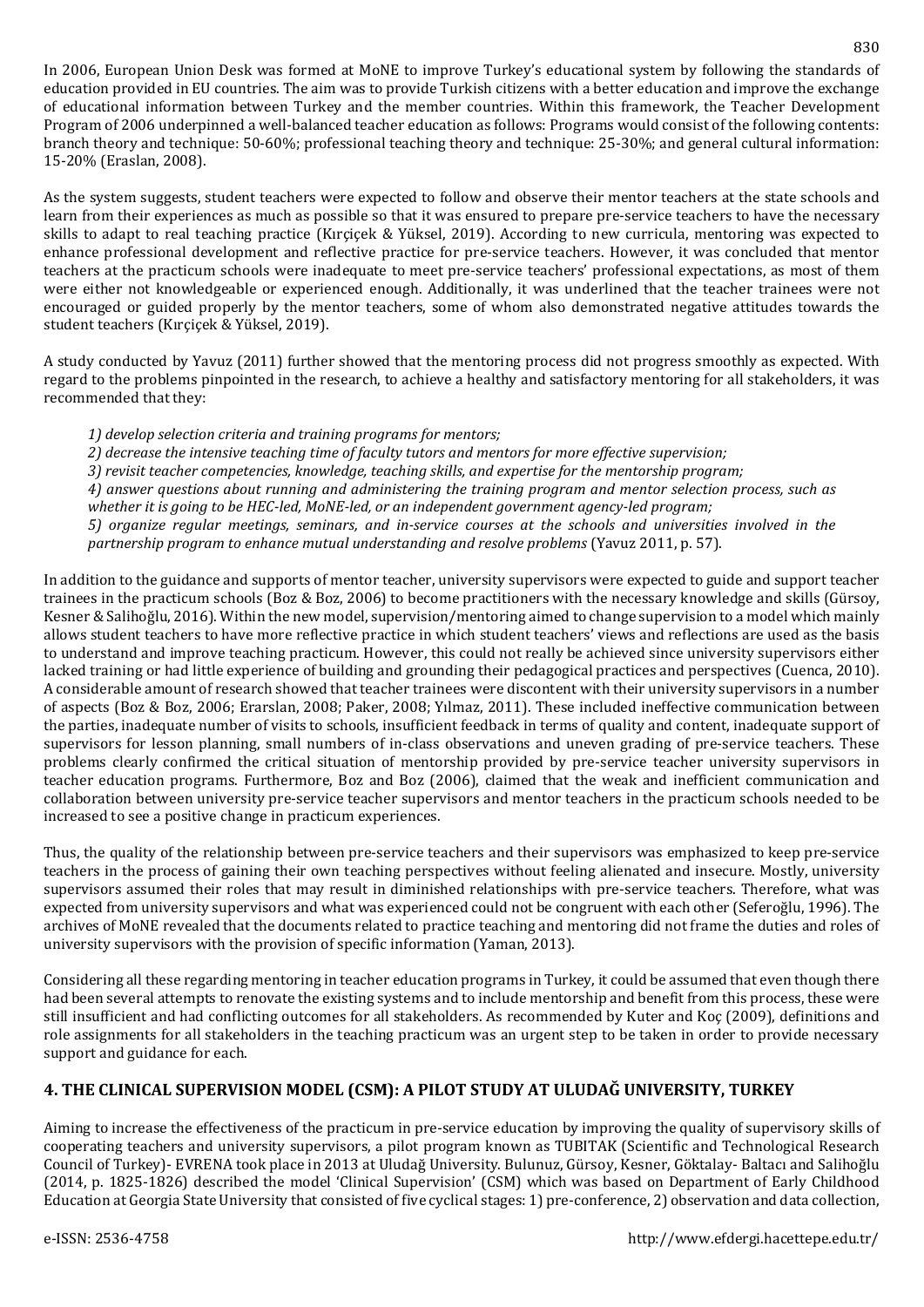3) data analysis, 4) post-conference, and 5) reflection. The project was related to the roles of three parties in the due course: the pre-service teacher (mentee), the in-service teacher (mentor), and the university faculty member (clinical supervisor). In order to be more efficient on their tasks, the parties received in-service training given by MoNE and HEC (Gürsoy, Bulunuz, Göktalay-Baltacı, Bulunuz, Kesner & Salihoğlu, 2013).

The CSM consists of the following main stages: In the pre-observation conference, the supervisor and the teacher trainee clarify the objectives, activities, and ways to assess students. The decided points of focus are the aims for the supervisor to observe. In the observation phase, the points determined in the pre-conference are observed. The 'mutual trust' is essential at this stage since the supervisor observes only the designated aims. In the third stage, the supervisor analyses the observations. Giving feedback to the pre-service teacher is essential since the trainee would not lose face. In the post-conference stage, strengths and weaknesses are discussed by the supervisor and the trainee. Areas of improvement are determined and planned. Thus, a cyclical improvement plan acts as a framework for further observations. The reflection stage is for the supervisor to assess his/her own performance.

The CSM links cooperating teachers, university supervisors, and the pre-service teacher. It seems to fulfil the needs of the preservice teacher in overcoming the problems and the possible initial struggles of a pre-service teacher with systematic feedback to the student teacher. The interaction between the supervisor and the student trainer enhances beneficial space for the supervisor to gain more professionalism in terms of interpersonal skills and teaching practice as it offers a cyclical process for further observation. The structure of this program enables both the student teacher and the supervisor to reflect on their performance in order to improve their teaching practice.

Following the pilot program, Gürsoy et al. (2013) investigated the effectiveness of the training in terms of the quality of supervision, feedback, communication skills and professional behavior of the university supervisors by collecting data from cooperating teachers and teacher trainees with interviews and questionnaires. A number of 81 teacher trainees (TTs) and 21 collaborative teachers completed the questionnaires while 21 TTs participated in the follow-up interviews. The results of the statistical analysis were associated with a significant difference between the CSM-trained university supervisors and the ones who were not trained at all. Furthermore, the student teachers and their mentors at schools held positive views of the former group, which suggests that university supervisors' mentorship skills can be improved with CSM training. Bulunuz et al. (2014) assessed the effectiveness of CSM implementation on teacher trainee performance with videotaped sessions. A total of 96 teacher trainees (48 in the experimental group and 48 in the control group) videotaped their lessons during the whole semester and these video recordings were rated by three teams with two researchers in each. The data analysis revealed that there were statistically significant differences between the first and second videotaped teaching scores of the CSM group and the control group. Another study conducted by Gürsoy, Salihoğlu and Kesner (2016) examined teacher trainees' and cooperating teachers' views on the contribution of CSM to the performance of supervisors during teaching practice. The study was conducted with 140 cooperating teachers and 291 teacher trainees. The results further indicated that implementation of CSM for teaching practice made statistically significant differences in favor of the supervisors' performance and contribution to school experience. Based on these findings, CSM was considered to be a promising model, and it was recommended that a greater investment of time and resources should be allocated to evaluate the performance of the student teachers and assistance should be provided in planning future investigations.

## **5. E-MENTORING IN PRE-SERVICE TEACHER EDUCATION IN TURKEY**

In recent years, the development of technological tools offered e-mentoring as an alternative mode to the traditional mentoring process and seemingly it enhanced mentoring opportunities as time difference and distance are no longer barriers for people in different geographical locations (Penny & Bolton, 2009; Redmond, 2015). It is mostly defined as the relationship between a mentor and a mentee with the medium of computer tools to provide learning, advising, and modelling (Single & Muller, 2001). The terms such as online mentoring, distance mentoring and electronic mentoring are also used to refer to e-mentorship. Bierema and Merriam (2002) highlight the features of e-mentoring, a practice without boundaries, as egalitarian and of higher quality. It has been suggested that e-mentorship is an effective way of supporting in-service teachers, particularly those with little experience, to promote their teaching interest, increase their awareness of use of technology, help them develop discipline specific skills and knowledge, and gain autonomy and self-direction during the teaching process (Pena, Kimmel & Curts, 2004; Penny & Bolton, 2009; Özdemir & Özan, 2013; Alemdağ & Erdem, 2017; Erdoğan & Haktanır, 2019). For e-mentoring to function effectively, the availability of technological resources and knowledgeable and willing e-mentor figures are key factors (Quintana and Zambrano, 2014).

E-mentoring to support pre-service teachers' professional learning has started much more recently. The first attempts of ementoring of pre-service teachers were conducted with email exchanges between pre-service teachers and K-12 teachers (Watson, 2006). The findings of the study carried out with 13 pre-service teachers and 17 practicing teachers in the US revealed that online mentoring was perceived highly positively as it was a unique experience for pre-service teachers and as it offered practical insights for the field of teaching. Along with providing positive reviews, pre-service teachers mentioned some issues of concern, such as timing of responses from their mentors and finding a mentor. Recently, Redmond (2015) designed an online mentoring project to enhance the discipline pedagogical content knowledge of the pre-service teachers and to reduce their professional isolation. To achieve this, pre-service teachers at rural and remote areas were provided with one-to-one online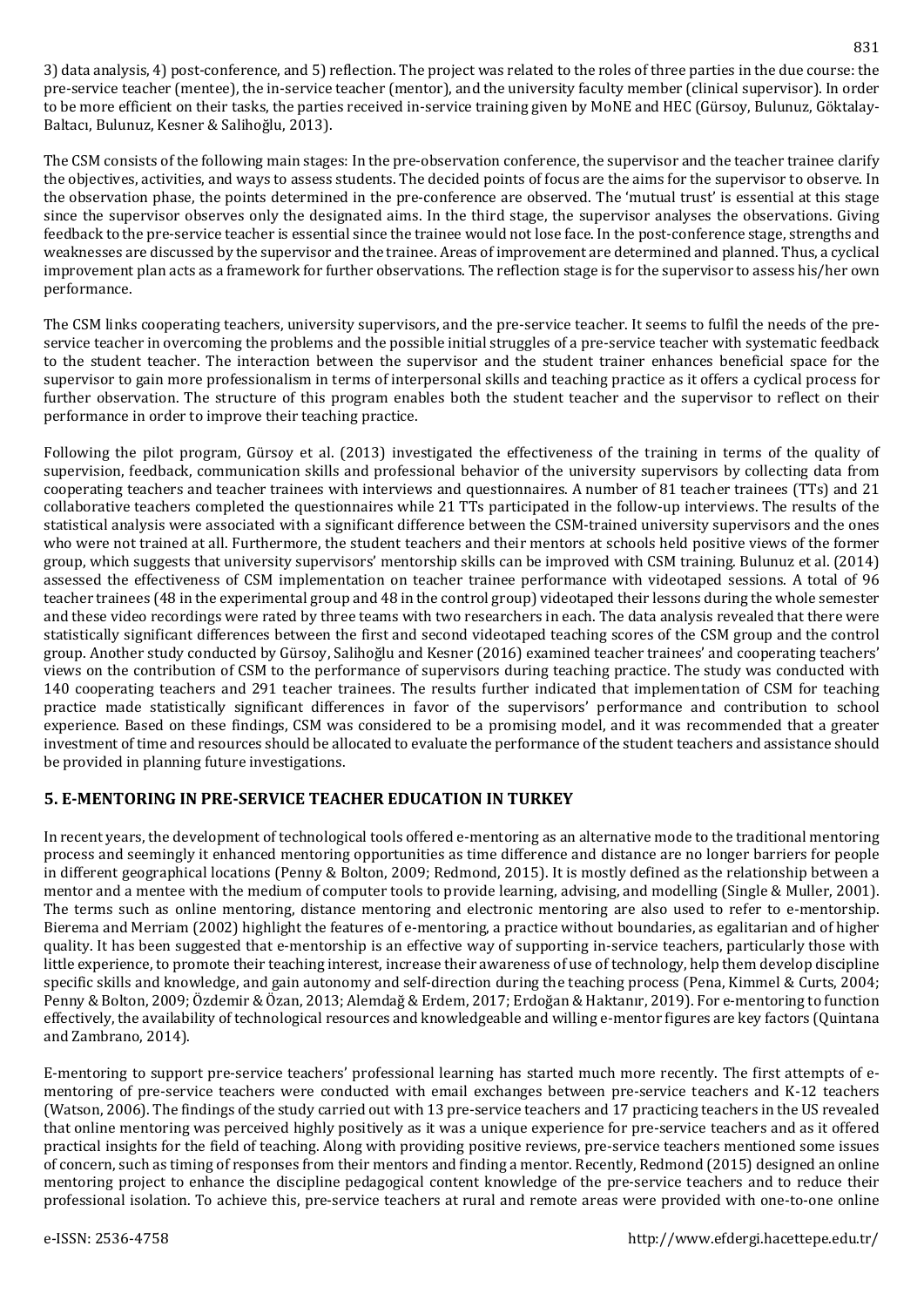mentors. Positive responses on e-mentoring from both pre-service teachers and their mentors were reached, and it was suggested that higher levels of participation and communication could be achieved with some adjustments in the dialogues between the parties.

In Turkey, e-mentoring has drawn attention in educational settings in recent years and started to be implemented and studied by educators. As for the pre-service teacher education, e-mentoring program was developed to support information technologies pre-service teachers in terms of professional development in a study by Kahraman and Kuzu (2016). The data collected through different tools like researcher journals and interviews revealed that the interactions between mentors and mentees were indicators of professional gains in aspects of sharing of knowledge and experience, guidance and goal setting, knowledge about the university and adaptation, easy access to counselling, development of self-confidence, developed communication skills, social and affective support, and reinforcement. E-mentorship was seen to help develop the social networks of both mentors and mentees as well. A recent study done by Ersin, Atay and Mede (2020) suggested an alternative practice for mentorship aiming to fulfill the needs of the teacher trainees who carried out their practicum as 'e-practicum' due to the global pandemic COVID-19. The main goal was to maintain the quality of the practicum with the provision of 'e-mentoring' by the university supervisor. As the results indicated, the teacher trainees benefitted from 'e-mentoring' and they appreciated it as it was a confidence building, collaborative, and helpful experience for their professional development. In Turkey, attempts to design and study the process of e-mentorship and its effectiveness have been made lately; however, it is still relatively a new term for pre-service teacher education and remains as an under-researched area.

#### **6. DISCUSSION AND CONCLUSION**

The aim of the current study is to contribute to literature and provide insights into the history of mentoring in pre-service teacher education in Turkey. Reviewing, understanding and evaluating the historical change in pre-service teacher education practices may shed light on how implementations change, develop, and interconnect a candidate teacher's readiness to profession. As suggested by Izadinia (2015), teachers start to form their professional identities as undergraduates in teacher education programs where the formation "continues to evolve as beginning teachers take on the role of a teacher"(p.7). In other words, pre-service teacher mentoring is a stimulating factor to ensure a more secure path for student teachers to develop a strong and healthy sense of professional identity.

Teacher education programs depend on quality field experiences to produce effective teachers, particularly depend on field experience with in-service teachers who act as mentors (McIntyre & Hagger, 1996; Darling Hammond, 2012; Fraser & Watson, 2014; Howe, 2017). Transition from an undergraduate pre-service teacher to a novice may hamper progression for many students. Cross, Hubbard, Beverly, Gravatt, and Aul (2020, p. 1286) point out the fact that "at many universities, there is no connection with university faculty or staff from the initial teacher education program once the pre-service teacher transitions to full-time classroom teacher". Effective mentoring can ease this transition challenge for student teachers.

In search for better practices, a plethora of research unfolded challenges and conflicts related to cooperating teachers as well. For instance, many in-service teachers did not receive formal training in mentoring. Also, they do not have the required time to devote to mentoring a pre-service teacher due to demanding tasks in many K12 schools. (McIntyre & Hagger, 1996; Fraser & Watson, 2014). Moreover, roles and expectations were found to be not clear to many mentors in the field (Atay, 2004). Seferoğlu (1996) indicates that ensuring establishment of an equal and mutually beneficial relationship between the mentor and the mentee cannot be guaranteed. Mentor's role as a guide to young teachers is crucial from a spiritual point of view. For instance, when a 'competence-based model' was preferred rather than a 'reflective' one (Ekiz, 2003) by the mentor, the relationship between the two parties did not seem to be constructive on behalf of the teacher trainees. A probable pre-service teacher– mentor teacher tension, as Yaylı (2008) showcases, may end up in lack of blending theoretical knowledge with practical justifications, which in turn may cause low self-efficacy belief of pre-service teachers who are accompanied by mentor teacher indifference. Zhao, Wang, and Li (2019, p. 5) further suggest that "good professional quality of young teachers and their supervisors is not only a necessary condition to ensure teachers' autonomy, but also a basic condition for developing the mentoring system smoothly". If the frame of the duties and roles of parties are not designated clearly (Yaman, 2013), the practice may naturally not result in the anticipated outcomes. Pre-service teachers may have negative experiences with their university supervisors in terms of effective communication, number of visits to schools, feedback in terms of quality and content, and with their mentor teachers as well regarding support for lesson planning, in-class observations, and even grading (Boz & Boz, 2006; Erarslan, 2008; Paker, 2008; Yılmaz, 2011). Atay (2003) claims that practicum is a crucial period in pre-service teacher education, and mentors are the key players in supporting the preservice teachers while they are constructing and reconstructing their teaching and teaching identities.

The current research has displayed the fact that a structured mentoring system was not able to be achieved in teacher education in Turkey for a long time; the first practices of mentorship in Village Institutes were examples of non-hierarchical, participatory, and maintenance-based nature of mentoring. The reformative acts and regulations in the late nineties aimed to frame roles of each party in mentorship and to promote collaboration between them, making the mentoring process more structured. This new system emphasized student teacher involvement, harmony between the parties (collaborating schools, pre-service teachers, and supervisors) and more reflective and practical learning. Despite the attempts to accomplish a smooth and prospering mentoring process in teacher education, research revealed mentor/supervisor-related and system-related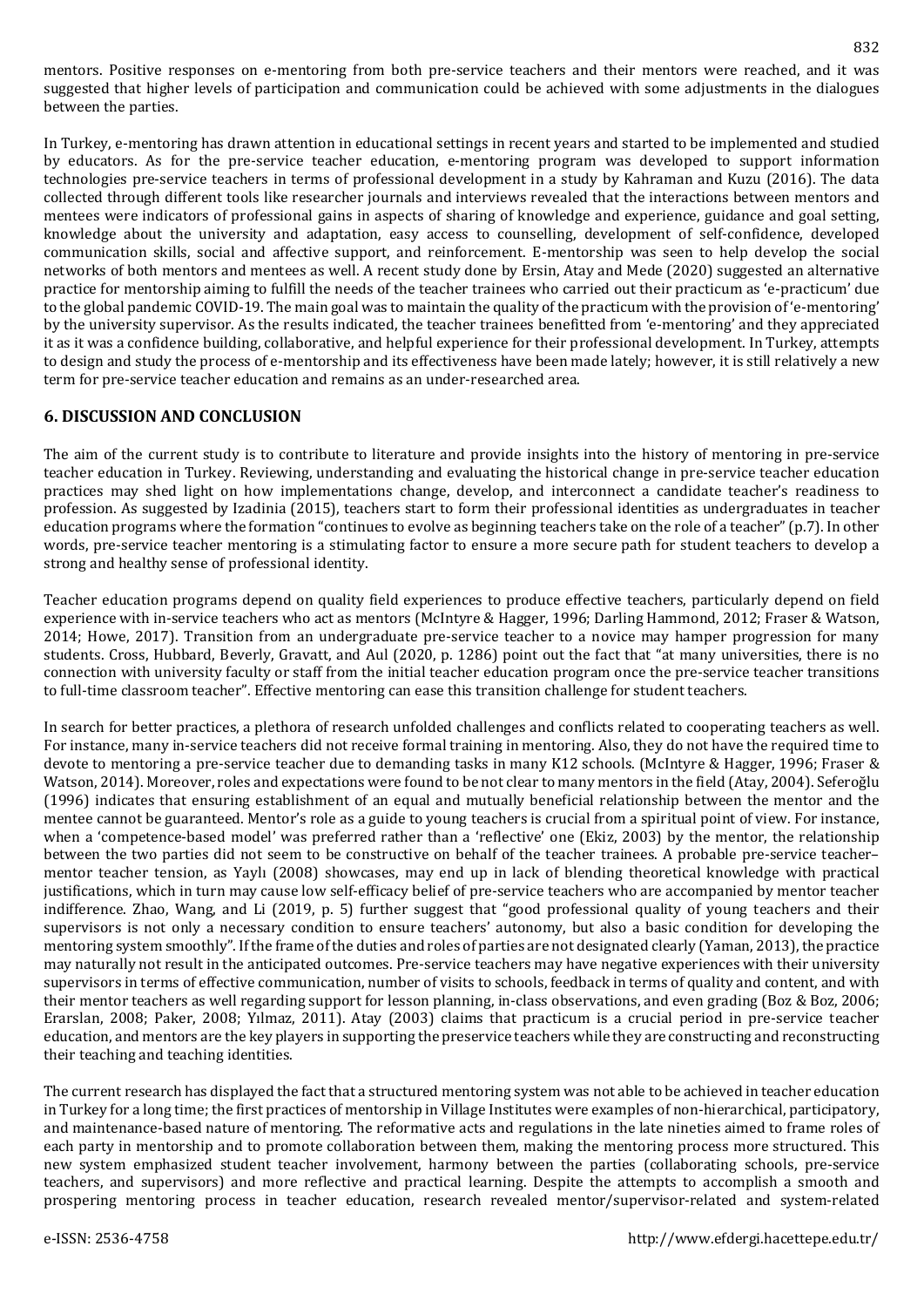problems. Especially, communication and interaction between pre-service teachers and their mentors were of poor quality and insufficient. Such interactions in the mentoring process harmed pre-service teachers' professional development and affected them negatively in terms of constructing a strong sense of teacher identity. It was further indicated little had been done to prepare cooperating teachers and supervisors for their mentoring roles (Aslan & Öcal, 2012; Tok, 2013). Apparently, structured mentoring in teacher education in Turkey was needed with quick and ample attention with inclusion of proper mentor training.

Of all the mentoring programs and periods in Turkey, what seems to be the most effective is the Clinical Supervision Model that was based on the Department of Early Childhood Education at Georgia State University. It also shows parallelism to Portner's (2003) model for mentoring can be a conceptual framework for training, focusing on four fundamental roles of a mentor: 1) fostering a trusting relationship, 2) assessing strengths and struggles, 3) coaching for proficiency and mastery, and 4) guiding toward autonomy. Furthermore, training should bind the following features of stakeholders: 1) exploring teacher preparation and the role of clinical faculty, 2) building a professionally supportive relationship with the student teacher, 3) setting expectations for student teacher competence, 4) demonstrating professional practice through competency based, reflective portfolios, 5) using clinical supervision techniques effectively, 6) observing instruction and collecting reflective data, and 7) implementing developmental coaching and conferencing techniques. The Clinical Supervision Model aims to support professional growth and career development of the teacher trainees. The supervisor's role is to help learners to achieve their goals or objectives by acting as counsellor, facilitator, and advisor (Bulunuz, Gürsoy, Kesner, Göktalay - Baltacı, & Salihoğlu, 2014). Counselling is a major part of the clinical supervision which can facilitate efficient communication and collaboration between the supervisor and the supervisee. The model is structured upon the following pillars: support, feedback, counselling, consultation, teaching, evaluation, motivation and monitoring. Future studies are required to assess and evaluate the long-term effects of the clinical supervision models.

Another important point which can be mentioned is the status of e-mentoring in Turkey, which is fairly a new term in the whole world compared to face-to-face mentorship. It has been seen that several e-mentoring programs were prepared mainly to support novice inservice teachers and pre-service teachers' professional development and the findings were mostly towards its effective and contributory nature. However, the area of e-mentoring in preservice teacher education is very limited and underresearched to suggest such an argument. As Kuzu, Kahraman and Odabaşı (2012) point out, academic studies in this field are likely to gain importance in order to carry out successful e-mentoring programs, considering that e-mentoring practices will become widespread in the near future based on developing technologies.

Considering all periods of mentoring in teacher education in Turkey, it can be concluded that its evolution from unstructured process to more concrete and rigorous implementation took many years. Pre-service teacher mentoring process presents several conflicts which arise mainly from lack of effective communication between the parties, lack of training in mentoring, observation, and supervision, lack of time to attain the necessary training to observe, mentor, and supervise. Attention to improve mentor training, optimizing the content of training, establishing effective communication and collaboration between the parties within a well-constructed supervision mechanism may guarantee overcoming the existing problems. Further research needs to be conducted on developing teacher identity, trusting relationships, teacher education, mentoring in challenging contexts, and learning leadership skills. Veteran teachers should consistently engage in accelerating the effectiveness of pre-service mentoring.

Pre-service teacher education needs to be addressed with technological advancements to nourish the process for all parties and to promote the practice to help the candidate teachers adapt themselves to their profession with a strong sense of teacher identity. During the recent pandemic COVID-19, an unprecedented time for all people, many teacher education institutions tried to shift to virtual platforms and provide practicum on online platforms as well in order to avoid interruption to access preservice teacher training. However, e-mentoring applications so far have yielded serious concerns for all parties, indicating urgent training for mentors as well as university supervisors. Thus, roles, responsibilities and expectations for e-mentoring should be clearly redefined for smooth and effective collaboration among parties to ensure a beneficial experience for the preservice teachers.

#### **Research and Publication Ethics Statement**

This study meets the principles of research ethics. It is a part of a Ph.D. study, so it is ensured that it addresses ethics principles and standards of scientific research.

#### **Contribution Rates of Authors to the Article**

All authors contributed equally to this study and the manuscript at all stages. It is a part of a Ph.D. study and a product of a project in which all authors collaboratively worked as a research team.

#### **Statement of Interest**

Authors have no conflict of interest to declare.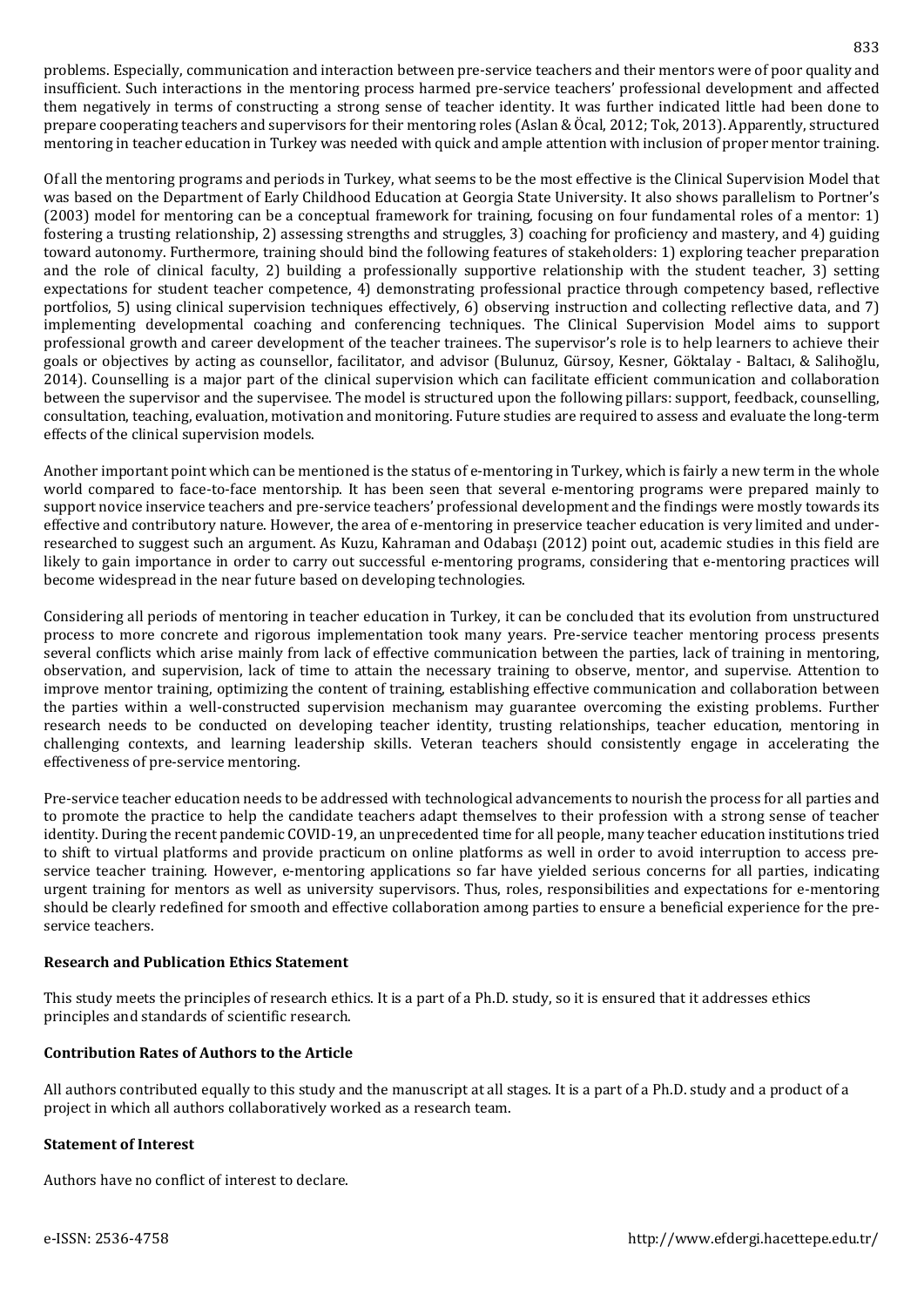## **7. REFERENCES**

Akyüz, Y. (2004). *Türk eğitim tarihi - Başlangıçtan 2004'e*. (9th ed.). Ankara: Anı Yayınları.

Akyüz, Y. (2006). *Türk eğitim tarihi*. Ankara: Pegem Yayınları.

Alabaş, Y., & Yılmaz, İ. (2018). Evaluation of candidate teacher training process from the viewpoint of mentor teachers. *Journal of Education and Training Studies, 6*(11), 12-26.

Alemdağ, E., & Erdem, M. (2017). Designing an e-mentoring program for novice teachers in Turkey and investigating online interactions and program outcomes. *Mentoring & Tutoring: Partnership in Learning, 25*(2), 123-150.

Anderson, E. M., & Shannon, A. L. (1988). Toward a conceptualization of mentoring. *Journal of Teacher Education, 39*(1), 38-42.

Aslan, B., & Öcal, S. D. (2012). A case study on mentoring in a teacher development program. *Journal of Education and Future, 2*, 31-48.

Atan, E. (2019). Köy Enstitülerinin Türkiye'nin kalkınmasındaki etkisi. In A. Ö. Türen (Ed.), *Köy Enstitüleri Dosyası* (pp. 150– 161). İstanbul: Destek Yayınları.

Atay, D. Y. (2003). *The changing face of teacher education.* Ankara: Nobel Publications.

Atay, D. (2004). Collaborative dialogue with student teachers as a follow-up to teacher in-service education and training. *Language Teaching Research, 8*(2), 143-162. <https://doi.org/10.1191/1362168804lr138oa>

Bates, A.J., Drits, D. & Ramirez, L. (2011). Self-awareness and enactment of supervisory stances: Influences on responsiveness toward student teacher learning. *Teacher Education Quarterly, 38*(3), 69-87.

Bierema, L. L., & Merriam, S. B. (2002). E-mentoring: Using computer mediated communication to enhance the mentoring process. *Innovative Higher Education*, *26*(3), 211-227.

Binbaşıoğlu, C. (1995). *Türkiye'de eğitim bilimleri tarihi.* İstanbul: MEB.

Boz, N., & Boz, Y. (2006). Do prospective teachers get enough experience in school placement? *Journal of Education for Teaching, 32*(4), 353-368. https://doi.org/10.1080/02607470600981912

Brooks, V., & P. Sikes. (1997). *The good mentor guide: Initial teacher education in secondary schools.* Buckingham: Open University Press.

Bulunuz, N., Gürsoy, E., Kesner, J., Göktalay - Baltacı. S., & Salihoğlu., U. M.(2014). The implementation and evaluation of a clinical supervision model in teacher education in Turkey: Is it an effective method? *Educational Sciences: Theory & Practice*, *14*(5), 1823-1833. https://doi.org/10.12738/estp.2014.5.2085

Clutterbuck, D., & Ragins, B. R. (2002*). Mentoring and diversity*. Oxford: Butterworth-Heinemann.

Cross, C., Hubbard, K., Beverly, L., Gravatt, D., & Aul, A.(2020). The continuation of a mentoring network for pre-service teachers into early in-service years. *Issues in Educational Research, 30*(4), 1286–1309.

Cuenca, A. (2010). In loco paedagogus: The pedagogy of a novice university supervisor. *Studying Teacher Education: A Journal of Self-Study of Teacher Education Practices, 6*(1), 29-43. https://doi.org/10.1080/17425961003669086

Çakır, L.,&Kocabaş, I.(2016). Mentoring in gifted student's education and a model suggestion. *Educational Process: International Journal, 5*(1), 76-90.

Çakıroğlu, E., & Çakıroğlu, J. (2003). Reflections on teacher education in Turkey. *European Journal of Teacher Education*, *26*(2), 253-264.

Darling-Hammond, L. (2012). *Powerful teacher education: Lessons from exemplary programs.* Hoboken, NJ: Wiley. Retrieved from: https://www.wiley.com/enus/Powerful+Teacher+Education%3A+Lessons+from+Exemplary+Programsp9780787972738

Ekiz, D. (2003). Sınıf öğretmeni adaylarının öğretmen eğitimi modeller hakkındaki düşünceleri. *Milli Eğitim Dergisi, 158*, 146- 160.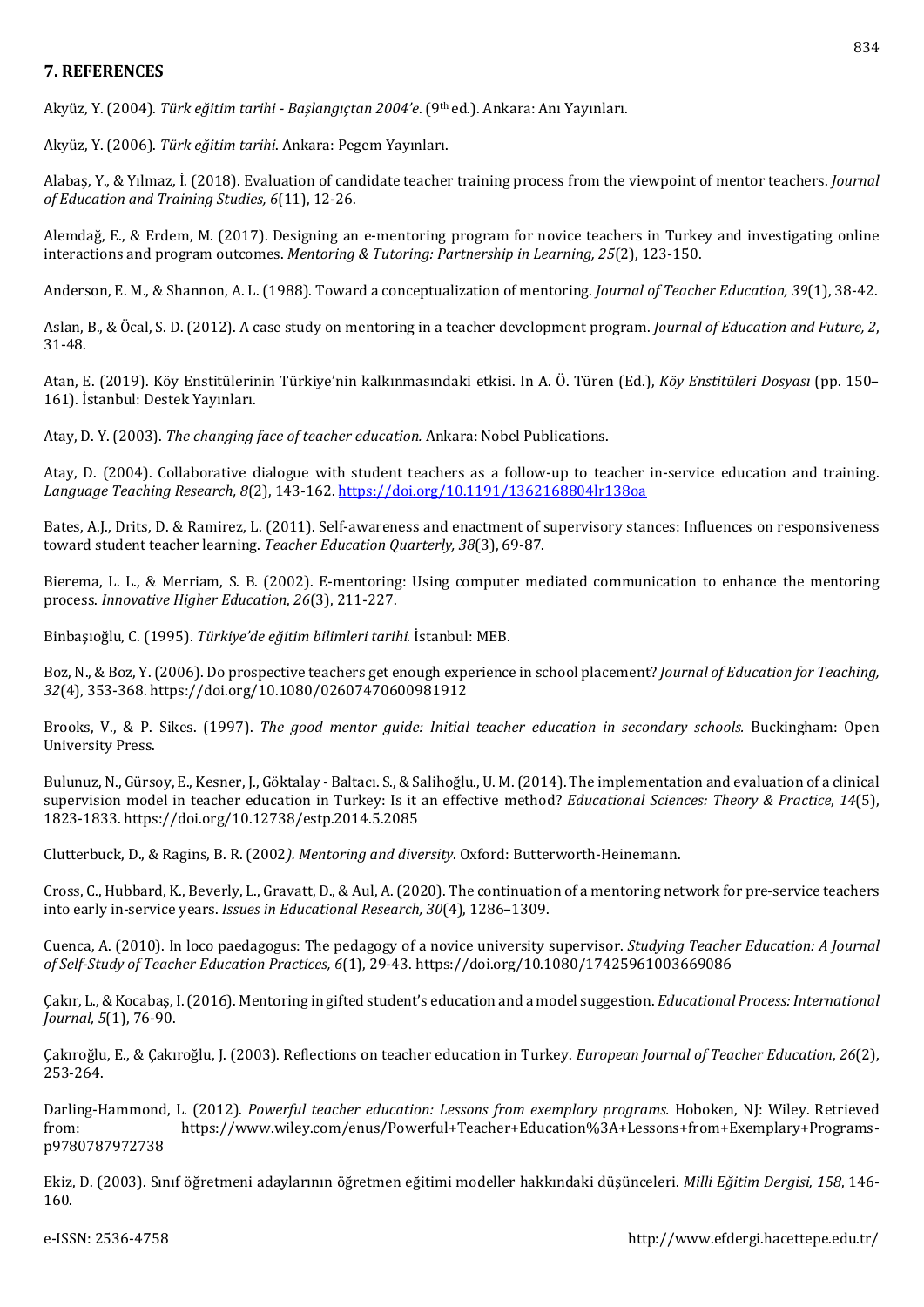Ekiz, D. (2006). Mentoring primary school student teachers in Turkey: Seeing it from the perspectives of student teachers and mentors. *International Education Journal, 7*(7), 924–34.

Eraslan, L. (2008). *Yenilenen öğretmen yetiştirme programları bağlamında sınıf öğretmenliği programının değerlendirilmesi*. Retrieved on 29 August 2009 from https://www.memurlar-Net.

Erdoğan, S., & Haktanır, G. (2019). *Okul öncesi öğretmenleri için e-mentörlük temelli eğitim*. Ankara: Pegem Akademi.

Ersin, P., Atay, D., & Mede, E. (2020). Boosting pre-service teachers' competence and online teaching readiness through e-practicum during the COVID-19 outbreak. *International Journal of TESOL Studies, 2*(2),112-124. https://doi.org/10.46451/ijts.2020.09.09

Fraser, J. W. & Watson, A. M. (2014). *Why clinical experience and mentoring are replacing student teaching on the best campuses*. A White Paper. Woodrow Wilson National Fellowship Foundation. Retrieved from https://eric.ed.gov/?id=ED562067

Giorgetti, F. M. (2009). Training village children as village teachers for village work: The Turkish village institutes. *History of Education Review, 38(*2), 43-55. https://doi.org/10.1108/08198691200900012

Grossman, G. M., Sands, M., & Brittingham, B. (2010). Teacher education accreditation in Turkey: The creation of a culture of quality. *International Journal of Educational Development, 30*, 102–109.

Güncer, B. (1998). *Reconstructing of teacher education programs in faculties of education*. Ankara, Turkey: Council of Higher Education.

Gürsoy, E., Bulunuz, N., Baltacı Göktalay, Ş., Bulunuz, M., Kesner, J., & Salihoğlu, U. (2013). Clinical supervision model to improve supervisory skills of cooperating teachers and university supervisors during teaching practice. *Hacettepe Üniversitesi Eğitim Fakültesi Dergisi [Hacettepe University Journal of Education], Special issue (1)*, 191-203.

Gürsoy, E., Salihoğlu, U. M., & Kesner, J. (2016). Clinical supervision model in teaching practice: Does it make a difference in supervisors' performance? *Australian Journal of Teacher Education, 41*(11), 61-76.

Gürşimşek, I., Kaptan, F., & Erkan, S. (1997). General view of teacher education policies of Turkey. Paper presented at the annual meeting of the American Association of Colleges for Teacher Education. Phoenix, AZ.

Güven, I. (2008). Teacher education reform and international globalization hegemony: Issues and challenges in Turkish teacher education. *International Journal of Social Sciences*, *3*(1), 1-17.

Harris, R. M. (1993). *The mentoring trap. Library Journal, 118*(17)*, 37-39.*

He, Y. Q. (2009). Strength‐based mentoring in pre‐service teacher education: a literature review. *Mentoring & Tutoring: Partnership in Learning, 17*(3), 263-275.

Howe, E. R. (2006). Exemplary teacher induction: An international review. *Educational Philosophy and Theory*, *38*(3), 287-297. https://doi.org/10.1111/j.1469-5812.2006.00195.x

Hudson, P. (2004). *Mentoring for effective primary science teaching*. Unpublished dissertation, Queensland University of Technology, Brisbane.

Izadinia, M. (2015). A closer look at the role of mentor teachers in shaping preservice teachers' professional identity. *Teaching and Teacher Education*, *52*, 1-10.

İbrahim, A. S. (2013). Approaches to supervision of student teachers in one UAE teacher education program. *Teaching and Teacher Education, 34*, 38-45. https://doi.org/10.1016/j.tate.2013.04.002

Kahraman, M.,& Kuzu, A.(2016). E-mentoring for professional development of pre-service teachers: A case study. *Turkish Online Journal of Distance Education, 17*(3), 76-89. https://doi.org/10.17718/tojde.19973

Karaköse, T., Yirci, R., Uygun, H., & Özdemir, T. Y. (2016). Post-graduate students' perceptions regarding effectiveness of mentoring relationship at universities. *Revista de Cercetare si Interventie Sociala, 52*, 252-264.

Kartal, S., Özdemir, T., & Yirci, R. (2017). Mentorship needs of early career teachers working in rural regions. *Turkish Journal of Education, 6*(1), 30-40. https://doi.org/10.19128/turje.284833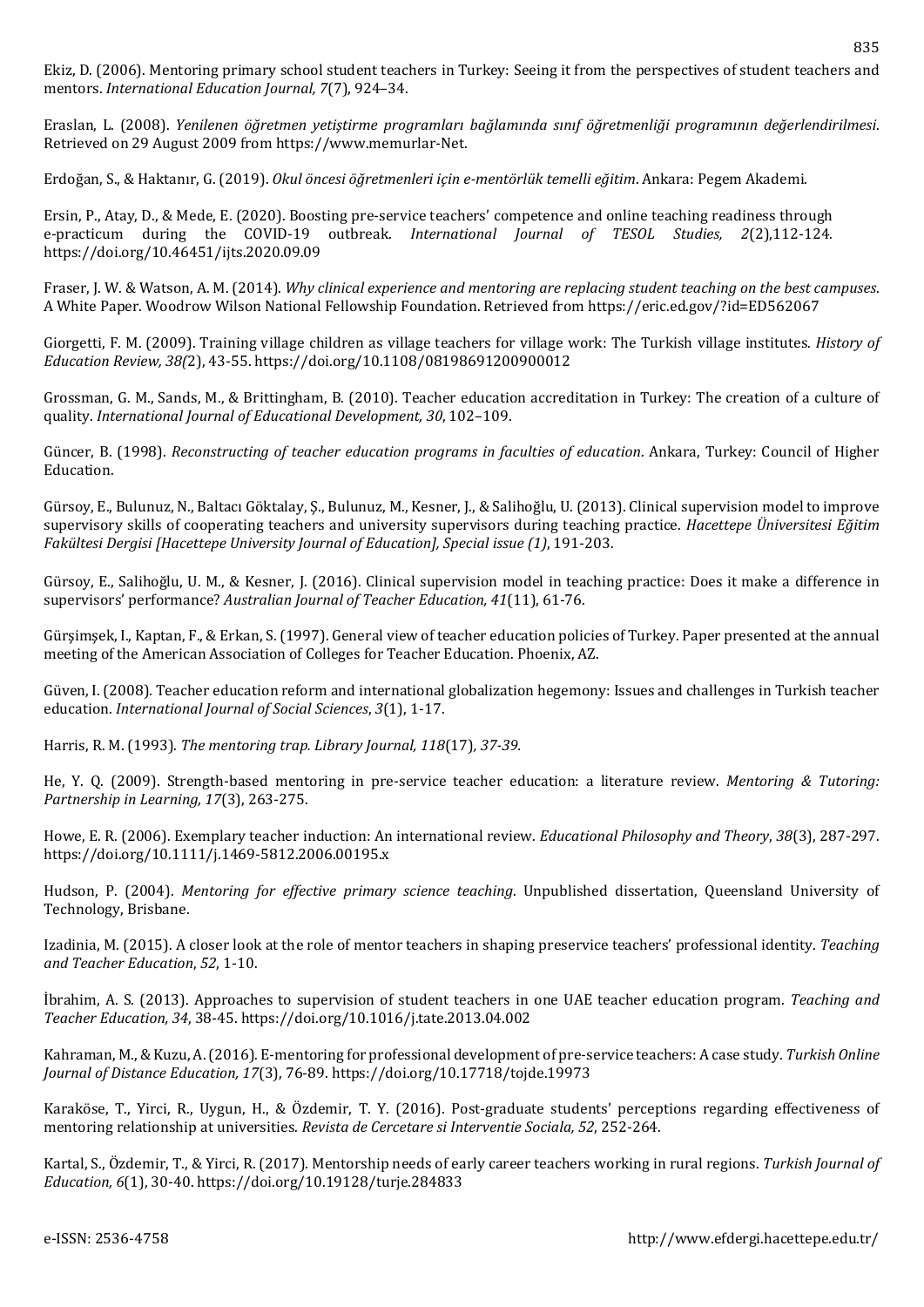Kırçiçek, H., & Yüksel, I. (2019). Uygulama akademisyenlerinin okul deneyimi ve öğretmenlik uygulaması dersleri ile ilgili görüşleri. *Gazi Üniversitesi Gazi Eğitim Fakültesi Dergisi, 39*(3), 1319-1345. https://doi.org/10.17152/gefad.556268

Koç, S. (1998). *Faculty-school partnership*. Ankara: Turkish Council of Higher Education

Köksal, H. (2016). *Köy enstitüleri sonrası imece ile yeniden köy enstitüleri.* İstanbul: Detay Yayıncılık.

Kuter, S., & Koç, S. (2009). A multi-level analysis of the teacher education internship in terms of its collaborative dimension in Northern Cyprus. *International Journal of Educational Development, 29*(4), 415-425. https://dx.doi.org/10.1016/j.ijedudev.2008.09.016

Kuzu, A., Kahraman, M., & Odabaşı, F. (2012). Mentörlükte yeni bir yaklaşım: E-mentörlük. *Anadolu Üniversitesi Sosyal Bilimler Dergisi, 12*(4), 173-183.

Lai, E. (2010). Getting in step to improve the quality of in‐service teacher learning through mentoring, *Professional Development in Education*, *36*(3), 443-469. https://doi.org[/10.1080/19415250903115962](https://doi.org/10.1080/19415250903115962)

Maynard, T., & J. Furlong. (1993). Learning to teach and models of mentoring. In D. McIntyre, H. Hagger & M. Wilkin (Eds.), *Mentoring: Perspectives on school-based teacher education,* (pp. 69–85). London: Kogan Page.

McIntyre, D. & Hagger, H. (1996). *Mentors in schools: Developing the profession of teaching*. London: David Fulton Publishers.

OECD. (2005). *Education at a glance 2005: OECD indicators*. Paris: OECD Publishing

Özdemir, T. Y. (2012). *E-mentoring model for maintaining the provincial education inspectors and assistant inspectors' professional development*, Unpublished Doctorate Dissertation, Firat University, Elazığ, Turkey.

Özdemir, T. Y., & Ozan, M. B. (2013). E-mentörlük sürecinin mente başarısına etkisi. *Bartın University Journal of Faculty of Education, 2*(1), 170-186.

Özkalp, E., Kirel, C., Sungur, Z., & Cengiz, A. A. (2006). The importance of mentoring on organizational socialization of the research assistants in Anadolu University. *Anadolu University Journal of Social Sciences, 6*(2), 55-70.

Özkan, R. (2018). Darülmuallimin'in ilk nizamnamesi ve Profesör Dr. Yahya Akyüz. *Akademik Matbuat, 2*(2), 1-15. https://dergipark.gov.tr/matbuat.

Paker, T. (2008). Öğretmenlik uygulamasında öğretmen adaylarının uygulama öğretmeni ve uygulama öğretim elemanının yönlendirmesiyle ilgili karşılaştıkları sorunlar. *Pamukkale Üniversitesi Eğitim Fakültesi Dergisi, 23*(1), 132-139.

Pena, C., Kimmel, J. & Curts, J. (2004). Online Mentoring of Pre-service Teachers. In R. Ferdig, C. Crawford, R. Carlsen, N. Davis, J. Price, R. Weber & D. Willis (Eds.), *Proceedings of SITE 2004--Society for Information Technology & Teacher Education International Conference* (pp. 626-631). Atlanta, GA, USA: Association for the Advancement of Computing in Education (AACE).

Penny, C., & Bolton, D. (2009). eMentoring: Connecting teacher candidates with k-12 students from urban schools*. International Journal of Technology in Teaching & Learning*, *5*(2), 169-181.

Portner, H. (2003). *Mentoring new teachers* (Updated edition). Thousand Oaks, CA: Corwin Press.

Quintana, M. G. B., & Zambrano, E. P. (2014). E-mentoring: The effects of pedagogical training of rural teachers with complex geographical accesses. *Computers in Human Behaviour, 30*, 629-636.

Redmond, P. (2015) *Online mentoring for secondary pre-service teachers in regional, rural or remote locations.* In: Research highlights in technology and teacher education 2015 (pp. 145-151). Waynesville, NC, United States: Association for the Advancement of Computing in Education (AACE).

Research, Planning and Coordination Board, (2001). *National education at the beginning of 2002.* Republic of Turkey*,* The Ministry of National Education. Retrieved from http://www.meb.gov.tr/indexeng.htm

Seferoğlu, S. S. (1996). *Elementary school teacher development: A study of professional development opportunities in Turkish schools*. Unpublished PhD thesis. Columbia University, Teachers College, New York.

Single, P. B., & Muller, C. B. (2001). When email and mentoring unite: The implementation of a nationwide electronic mentoring program. In Linda K. Stromei (Ed.), *Creating mentoring and coaching programs* (pp. 107-122). Alexandria, VA: American Society